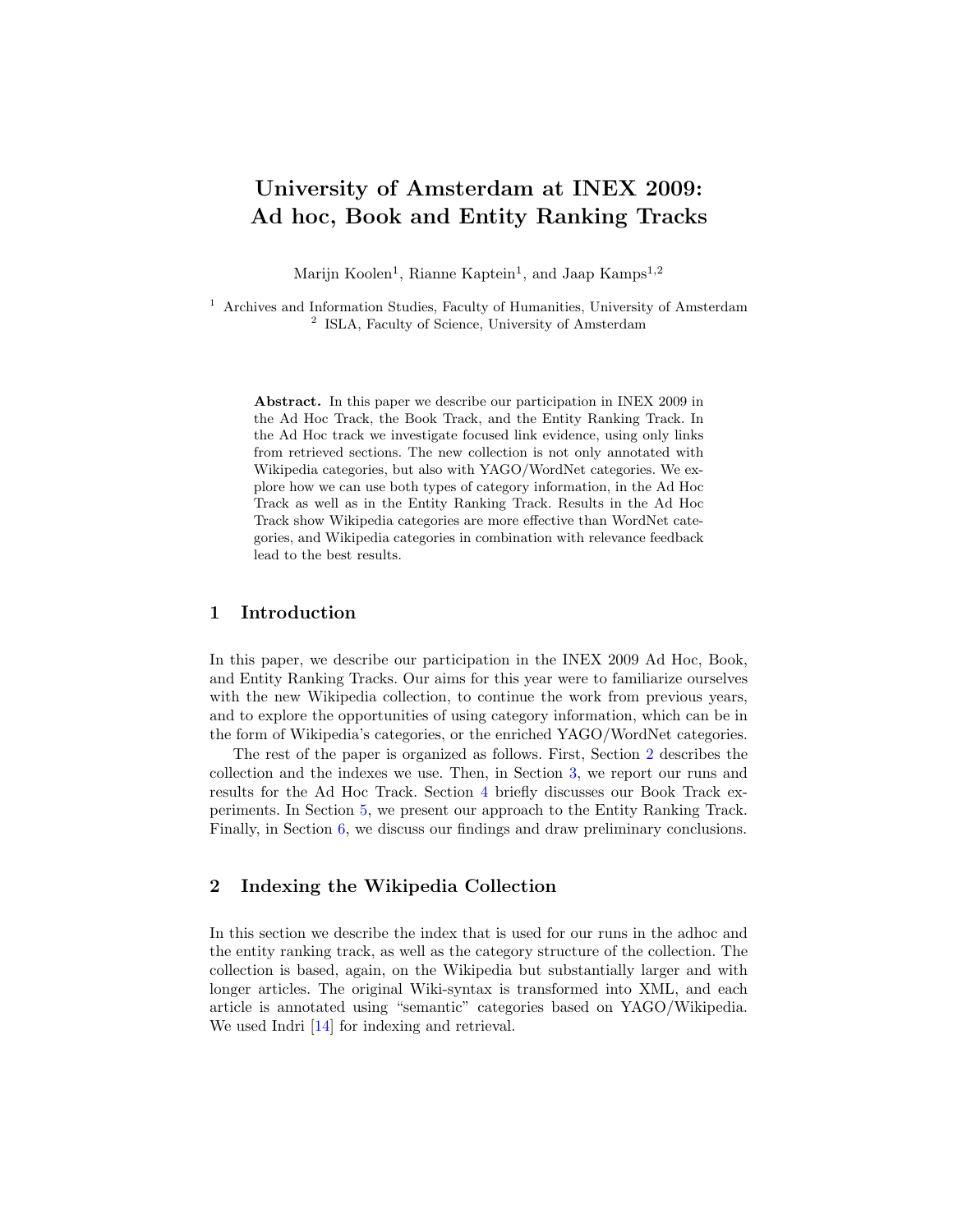#### 2.1 Indexing

Our indexing approach is based on our earlier work [\[1,](#page-11-1) [3,](#page-11-2) [5,](#page-12-1) [11,](#page-12-2) [12,](#page-12-3) [13\]](#page-12-4).

- Section index: We used the  $\leq$  section learned to cut up each article in sections and indexed each section as a retrievable unit. Some articles have a leading paragraph not contained in any <section> element. These leading paragraphs, contained in <p> elements are also indexed as retrievable units. The resulting index contains no overlapping elements.
- Article index : We also build an index containing all full-text articles (i.e., all wikipages) as is standard in IR.

For all indexes, stop-words were removed, and terms were stemmed using the Krovetz stemmer. Queries are processed similar to the documents. In the ad hoc track we use either the CO query or the CAS query, and remove query operators (if present) from the CO query and the about-functions in the CAS query.

#### <span id="page-1-1"></span>2.2 Category Structure

A new feature in the new Wikipedia collection is the assignment of WordNet labels to documents [\[10\]](#page-12-5). The WordNet categories are derived from Wikipedia categories, but are designed to be conceptual. Categories for administrative purposes, such as 'Article with unsourced statements', categories yielding non-conceptual information, such as '1979 births' and categories that indicate merely thematic vicinity, such as 'Physics', are not used for the generation of WordNet labels, but are excluded by hand and some shallow linguistic parsing of the category names. WordNet concepts are matched with category names and the category is linked to the most common concept among the WordNet concepts. It is claimed this simple heuristic yields the correct link in the overwhelming majority of cases.

A second method which is used to generate WordNet labels, is based on the basis of information in lists. For example, If all links but one in a list point to pages belonging to a certain category, this category is also assigned to the page that was not labelled with this category. This is likely to improve the consistency of annotation, since annotation in Wikipedia is largely a manual effort.

# <span id="page-1-0"></span>3 Ad Hoc Track

For the INEX 2009 Ad Hoc Track we aim to investigate:

– Focused link evidence. Use local link degrees as evidence of topical relevance. Instead of looking at all local links between the top 100 retrieved articles, we consider only the links occurring in the retrieved elements. A link from article A to article B occurring in a section of article A that is not retrieved is ignored. This link evidence is more focused on the search topic and possibly leads to less infiltration.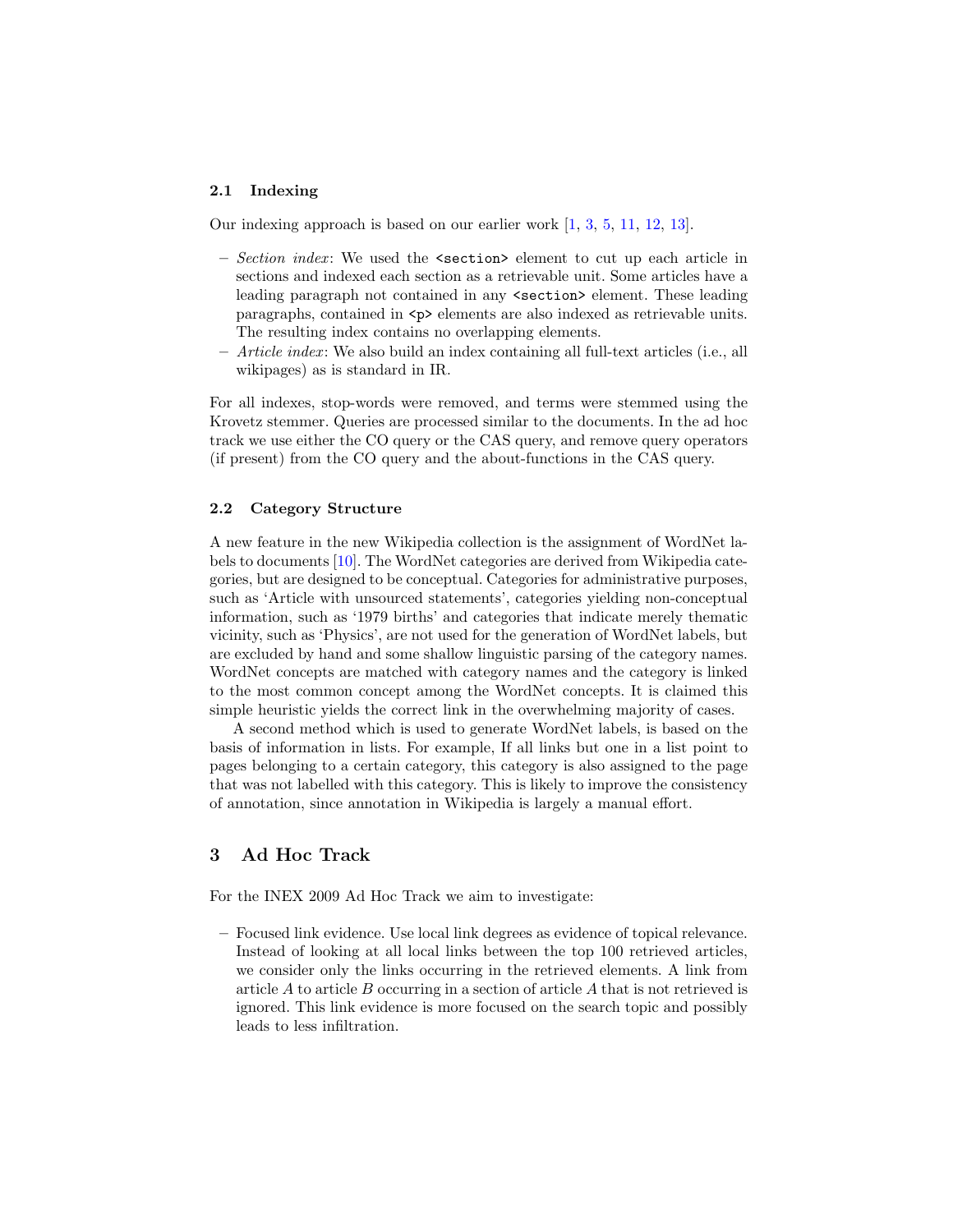– Wikipedia and WordNet categories. The new INEX Wikipedia collection has markup in the form of YAGO elements including WordNet categories. Most Wikipedia articles are manually categorised by the Wikipedia contributors. The category structure can be used to generate category models to promote articles that belong to categories that best match the query. We aim to directly compare the effectiveness of category models based on the Wikipedia and WordNet categorisations for improving retrieval effectiveness.

We will first describe our approach and the official runs, and finally per task, we present and discuss our results.

#### 3.1 Approach

We have four baseline runs based on the indexes described in the previous section:

- Article : run on the article index with linear length prior and linear smoothing  $\lambda = 0.15$ .
- Section : run on the section index with linear length prior and linear smoothing  $\lambda = 0.15$ .
- Article RF : run on the article index with blind relevance feedback, using 50 terms from the top 10 results.
- Section RF : run on the section index with blind relevance feedback, using 50 terms from the top 10 results.

All our official runs for all four tasks are based on these runs. To improve these baselines, we explore the following options.

- Category distance : We determine two target categories for a query based on the top 20 results. We select the two most frequent categories to which the top 20 results are assigned and compute a category distance score using parsimonious language models of each category. This technique was successfully employed on the INEX 2007 Ad hoc topics by Kaptein et al. [\[7\]](#page-12-6). In the new collection, there are two sets of category labels. One based on the Wikipedia category structure and one based on the WordNet category labels.
- CAS filter : For the CAS queries we extracted from the CAS title all semantic target elements, identified all returned results that contain a target element in the xpath and ranked them before all other results by adding a constant c to the score per matching target element. Other than that, we keep the ranking in tact. A result that matches two target elements gets 2c added to its score, while a result matching one target element gets 1c added to its score. In this way, results matching  $n$  target elements are ranked above results matching  $n - 1$  target elements. This is somewhat similar to coordination level ranking of content-only queries. Syntactic target elements like <article>, <sec>, <p> and <category> are ignored.
- Link degrees : Both incoming and outgoing link degrees are useful evidence in identifying topical relevance [\[4,](#page-11-3) [9\]](#page-12-7). We use the combined indegree(d) + *outdegree(d)* as a document "prior" probability  $P_{link}(d)$ . This is easy to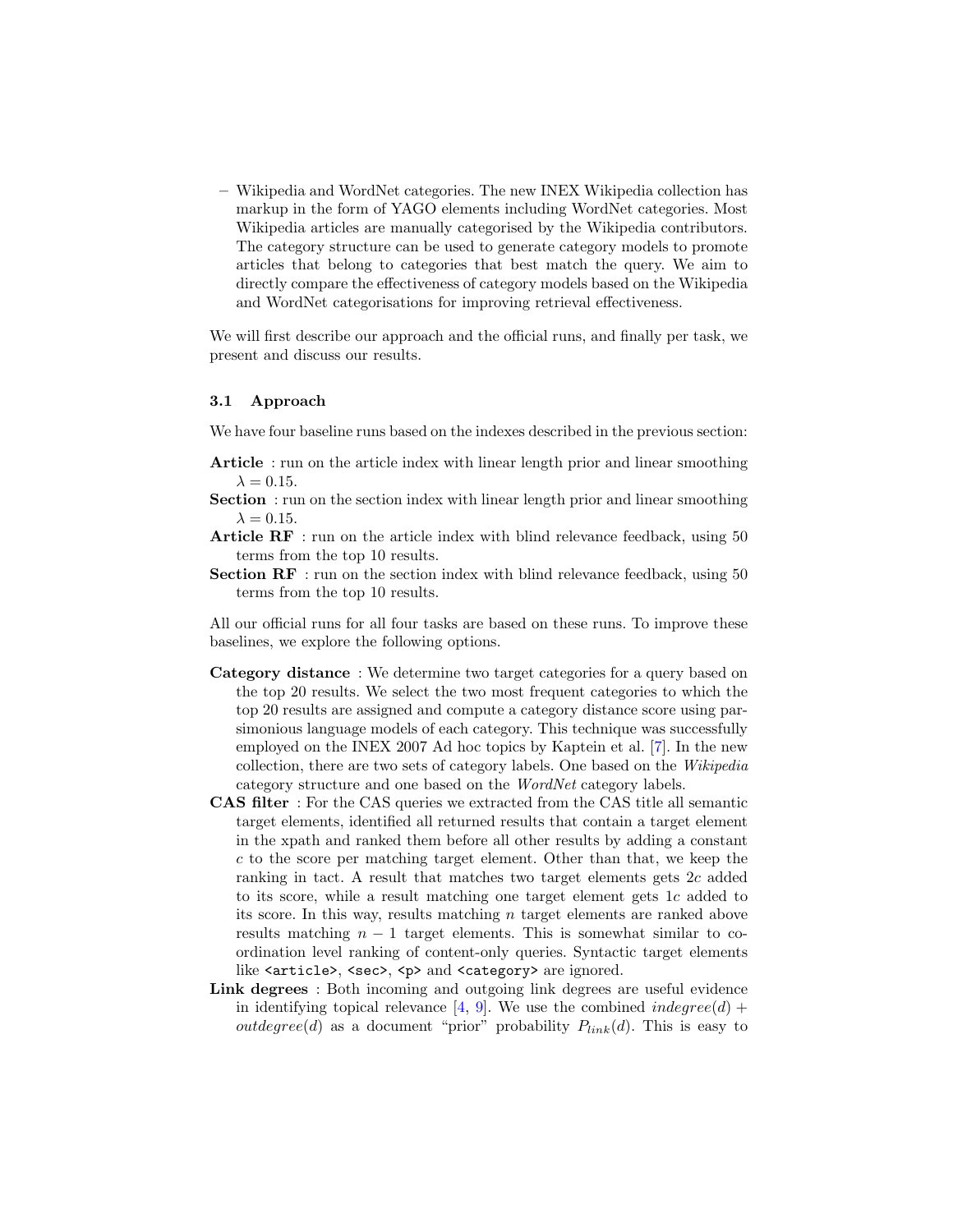incorporate in a standard language model. Of course, local link evidence is not query-independent, so  $P_{link}(d)$  is not an actual *prior* probability. We note that for runs where we combine the article or section text score with a category distance score, we get a different score distribution. With these runs we use the link evidence more carefully by taking the log of the link degree as  $P_{link}(d)$ .

- Focused Link degrees : We also constructed a focused local link graph based on the retrieved elements of the top 100 articles. Instead of using all links between the top 100 articles, we only use the outgoing links from sections that are retrieved for a given topic. The main idea behind this is that link anchors appearing closer to the query terms are more closely related to the search topic. Thus, if for an article  $a_i$  in the top 100 articles only section  $s_j$  is retrieved, we use only the links appearing in section  $s_j$  that point to other articles in the top 100. This local link graph is more focused on the search topic, and potentially suffers less from infiltration of important but off-topic articles. Once the focused local link graph is constructed, we count the number of incoming + outgoing links as the focused link prior  $P_{foc,ink}(d)$ .
- **Article ranking**: based on  $\left[3\right]$ , we use the article ranking of an article index run and group the elements returned by a section index run as focused results.
- $Cut-off(n)$ : When we group returned elements per article for the Relevant in Context task, we can choose to group all returned elements of an article, or only the top ranked elements. Of course, further down the results list we find less relevant elements, so grouping them with higher ranked elements from the same article might actually hurt precision. We set a cut-off at rank  $n$  to group only the top returned elements by article.

## 3.2 Runs

Combining the methods described in the previous section with our baseline runs leads to the following official runs.

For the Thorough Task, we submitted two runs:

- UamsTAdbi100 : an article index run with relevance feedback. The top 100 results are re-ranked using the link degree prior  $P_{link}(d)$ . This run was submitted to the Thorough task.
- UamsTSdbi100 : a section index run with relevance feedback. We cut off the results list at rank and re-rank the focused results of the top 100 articles using the link prior  $P_{link}(d)$ . This run was submitted to the Thorough task.

For the Focused Task, we submitted two runs:

- UamsFSdbi100CAS : a section index run combined with the Wikipedia category distance scores. The results of the top 100 articles are re-ranked using the link degree prior. Finally, the CAS filter is applied to boost results with target elements in the xpath. This run was submitted to the Focused task.
- UamsFSs2dbi100CAS : a section index run combined with the Wikipedia category distance scores. The results of the top 100 articles are re-ranked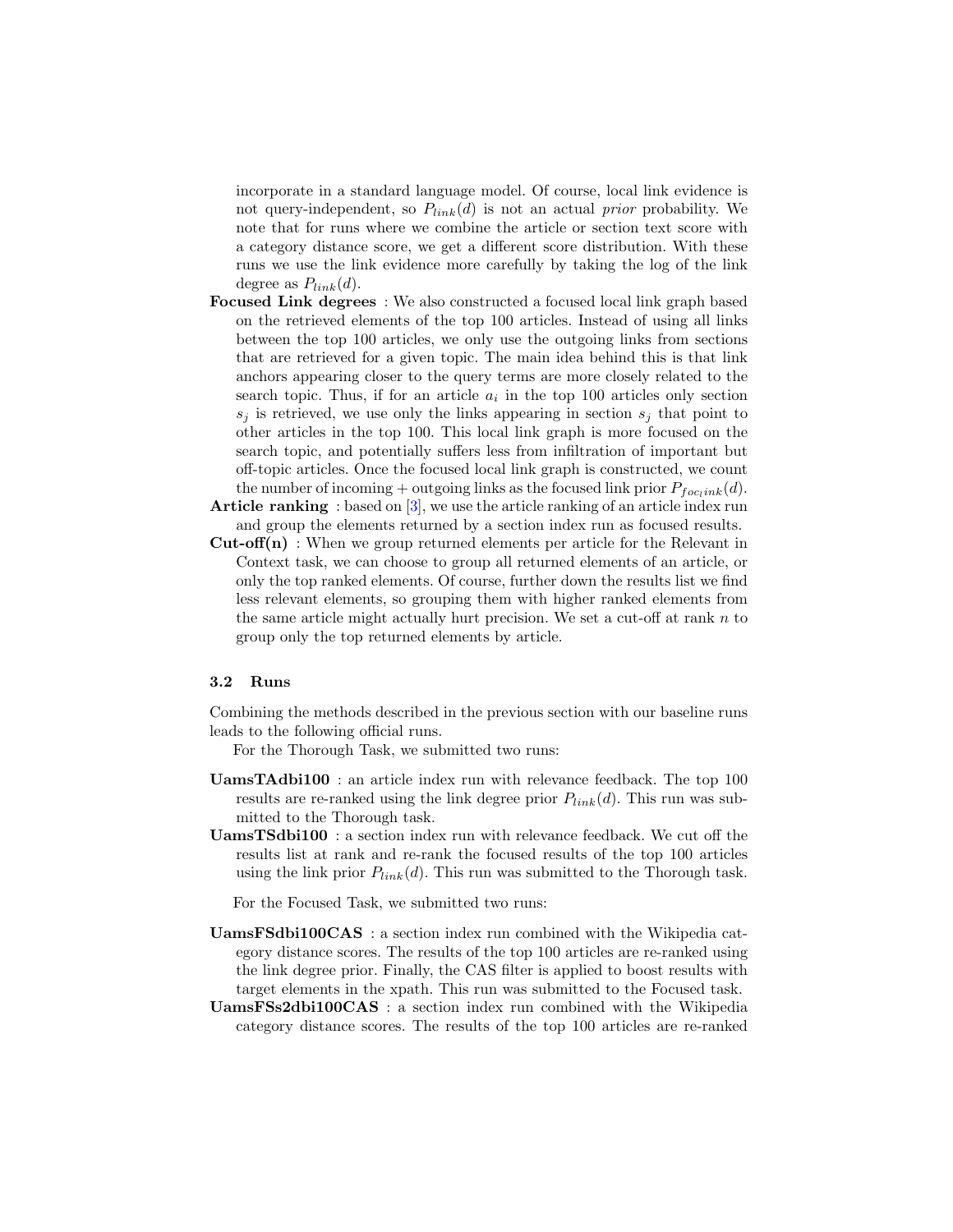using the focused link degree prior  $P_{foclink}(d)$ . Finally, the CAS filter is applied to boost results with target elements in the xpath. This run was submitted to the Focused task.

For the Relevant in Context Task, we submitted two runs:

- UamsRSCMACMdbi100 : For the article ranking we used the article text score combined with the manual category distance score as a baseline and re-ranked the top 100 articles with the log of the local link prior  $P_{link}(d)$ . The returned elements are the top results of a combination of the section text score and the manual category distance score, grouped per article. This run was submitted to the Relevant in Context task.
- UamsRSCWACWdbi100 : For the article ranking we used the article text score combined with the WordNet category distance score as a baseline and re-ranked the top 100 with the log of the local link prior  $P_{link}(d)$ . The returned elements are the top results of a combination of the section text score and the wordnet category distance score, grouped per article. This run was submitted to the Relevant in Context task.

For the Best in Context Task, we submitted two runs:

- UamsBAfbCMdbi100 : an article index run with relevance feedback combined with the Wikipedia category distance scores, using the local link prior  $P_{link}(d)$  to re-rank the top 100 articles. The Best-Entry-Point is the start of the article. This run was submitted to the Best in Context task.
- UamsBAfbCMdbi100 : a section index run with relevance feedback combined with the Wikipedia category distance scores, using the focused local link prior  $P_{focink}(d)$  to re-rank the top 100 articles. Finally, the CAS filter is applied to boost results with target elements in the xpath. The Best-Entry-Point is the start of the article. This run was submitted to the Best in Context task.

#### 3.3 Thorough Task

Results of the Thorough Task can be found in Table [1.](#page-5-0) We make the following observations:

- Standard relevance feedback improves upon the baseline. The Wikipedia category distances are even more effective. The WordNet category distances are somewhat less effective, but still lead to improvement for MAiP.
- Combining relevance feedback with the WordNet categories hurts performance, whereas combining feedback with the Wikipedia categories improves MAiP. However, for early precision, the Wikipedia categories without feedback perform better.
- The link prior has a negative impact on performance of article level runs. The official run  $UamsTAdbi100$  is based on the Article RF run, but with the top 100 articles re-ranked using the local link prior.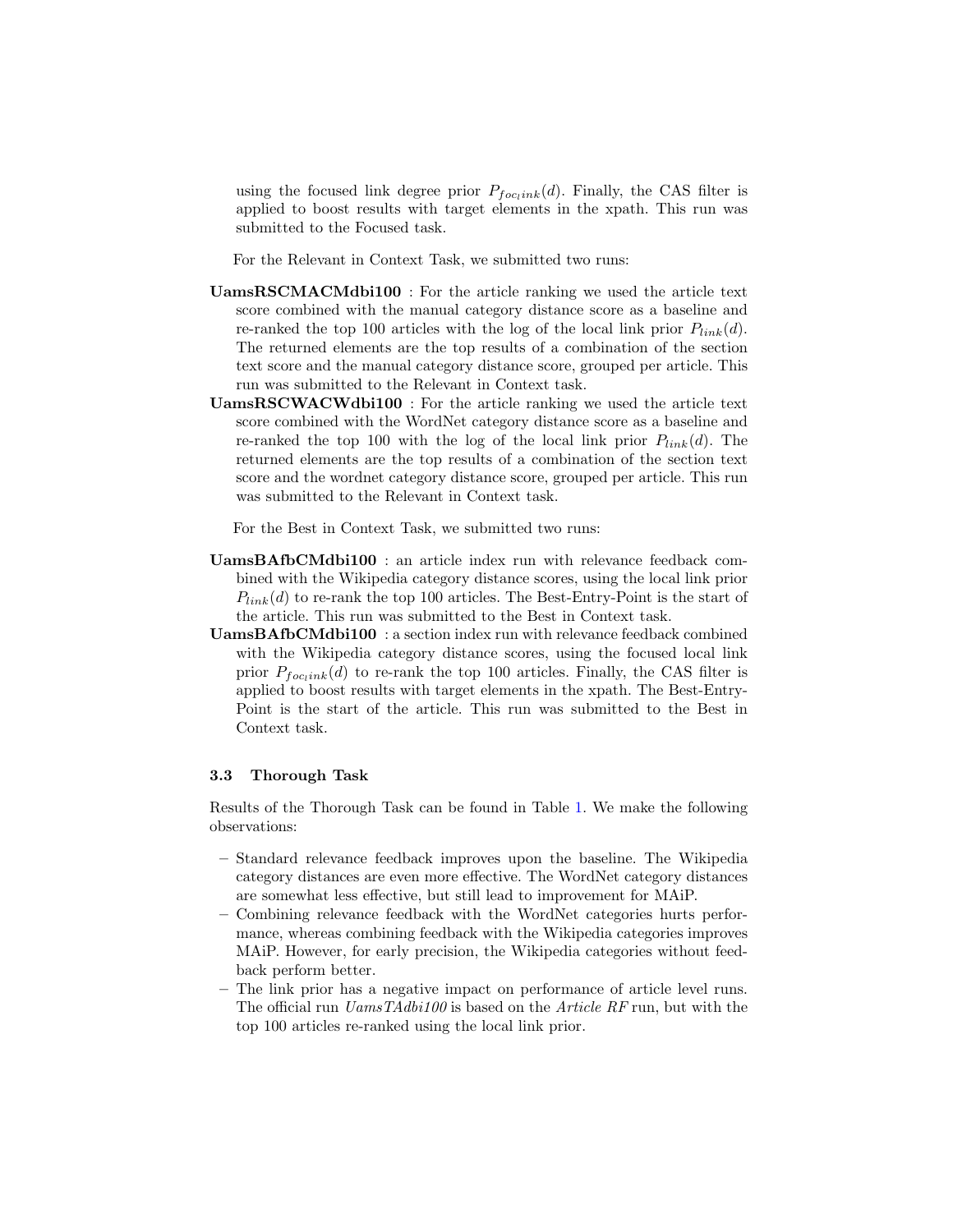<span id="page-5-0"></span>Table 1: Results for the Ad Hoc Track Thorough Task (runs labeled "UAms" are official submissions)

| Run id                                       |        |        | MAiP iP[0.00] iP[0.01] iP[0.05] iP[0.10] |        |        |
|----------------------------------------------|--------|--------|------------------------------------------|--------|--------|
| UamsTAdbi100                                 | 0.2676 | 0.5350 | 0.5239                                   | 0.4968 | 0.4712 |
| UamsTSdbi100                                 | 0.2139 | 0.5022 | 0.4915                                   | 0.4639 | 0.4400 |
| Article                                      | 0.2814 | 0.5938 | 0.5880                                   | 0.5385 | 0.4981 |
| Article RF                                   | 0.2967 | 0.6082 | 0.5948                                   | 0.5552 | 0.5033 |
| $Article + Cat(Wiki)$                        | 0.2991 | 0.6156 | 0.6150                                   | 0.5804 | 0.5218 |
| $Article + Cat(WordNet)$                     | 0.2841 | 0.5600 | 0.5499                                   | 0.5203 | 0.4950 |
| Article $RF + Cat(Wiki)$                     | 0.3011 | 0.6006 | 0.5932                                   | 0.5607 | 0.5177 |
| Article $RF + Cat(WordNet)$                  | 0.2777 | 0.5490 | 0.5421                                   | 0.5167 | 0.4908 |
| $(Article + CAT(Wiki)) \cdot P_{link}(d)$    | 0.2637 | 0.5568 | 0.5563                                   | 0.4934 | 0.4662 |
| $(Article + CAT(WordNet)) \cdot P_{link}(d)$ | 0.2573 | 0.5345 | 0.5302                                   | 0.4924 | 0.4567 |
| Section                                      | 0.1403 | 0.5525 | 0.4948                                   | 0.4155 | 0.3594 |
| Section RF                                   | 0.1493 | 0.5761 | 0.5092                                   | 0.4296 | 0.3623 |
| $Section + Cat(Wiki)$                        | 0.1760 | 0.6147 | 0.5667                                   | 0.5012 | 0.4334 |
| $Section + Cat(WordNet)$                     | 0.1533 | 0.5474 | 0.4982                                   | 0.4506 | 0.3831 |
| Section $RF + Cat(Wiki)$                     | 0.1813 | 0.5819 | 0.5415                                   | 0.4752 | 0.4186 |
| Section $RF + Cat(WordNet)$                  | 0.1533 | 0.5356 | 0.4794                                   | 0.4201 | 0.3737 |

<span id="page-5-1"></span>Table 2: Results for the Ad Hoc Track Focused Task (runs labeled "UAms" are official submissions)

| Run id                   |        |        | MAiP iP $[0.00]$ iP $[0.01]$ iP $[0.05]$ iP $[0.10]$ |        |        |
|--------------------------|--------|--------|------------------------------------------------------|--------|--------|
| UamsFSdbi100CAS          | 0.1726 | 0.5567 | 0.5296                                               | 0.4703 | 0.4235 |
| UamsFSs2dbi100CAS        | 0.1928 | 0.6328 | 0.5997                                               | 0.5140 | 0.4647 |
| Section                  | 0.1403 | 0.5525 | 0.4948                                               | 0.4155 | 0.3594 |
| Section RF               | 0.1493 | 0.5761 | 0.5092                                               | 0.4296 | 0.3623 |
| $Section + Cat(Wiki)$    | 0.1760 | 0.6147 | 0.5667                                               | 0.5012 | 0.4334 |
| Section $RF + Cat(Wiki)$ | 0.1813 | 0.5819 | 0.5415                                               | 0.4752 | 0.4186 |
| $Article + Cat(Wiki)$    | 0.2991 | 0.6156 | 0.6150                                               | 0.5804 | 0.5218 |
| Article $RF + Cat(Wiki)$ | 0.3011 | 0.6006 | 0.5932                                               | 0.5607 | 0.5177 |
| UamsRSCMACMdbi100        | 0.2096 | 0.6284 | 0.6250                                               | 0.5363 | 0.4733 |
| UamsRSCWACWdbi100        | 0.2132 | 0.6122 | 0.5980                                               | 0.5317 | 0.4782 |

- On the section level run it leads to improvement. The official run  $UamsTS$  $dbi100$  is based on the *Section RF* run, but with the results of the top 100 articles re-ranked using the local link prior. Here, the link prior increases MAiP from 0.1493 to 0.2139.
- Section index runs miss too much relevant information. They perform much worse than the article index runs.

## 3.4 Focused Task

We have no overlapping elements in our indexes, so no overlap filtering is done. Table [2](#page-5-1) shows the results for the Focused Task. We make the following observations: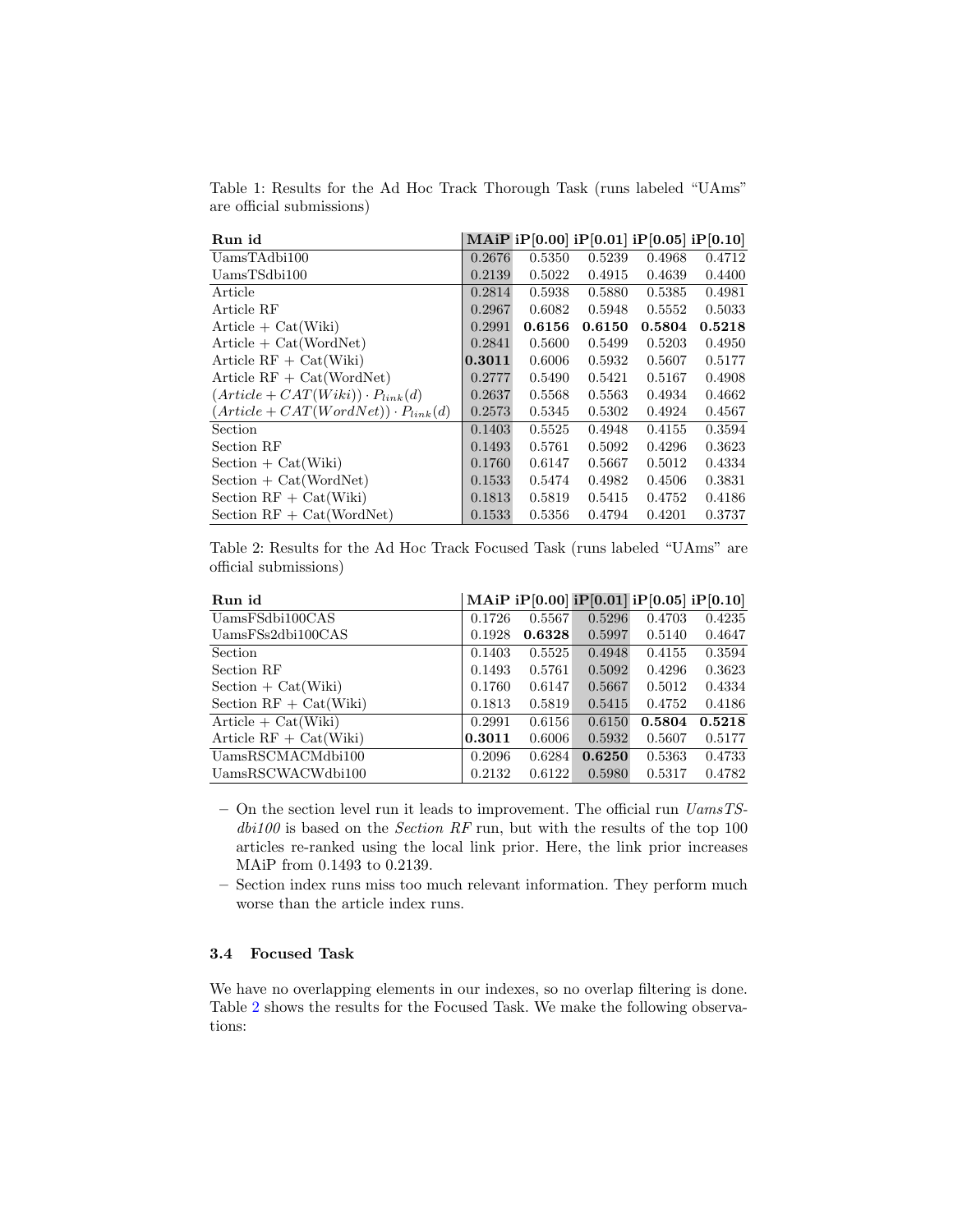<span id="page-6-0"></span>Table 3: Results for the Ad Hoc Track Relevant in Context Task (runs labeled "UAms" are official submissions)

| Run id                      | $MAgP$ gP[5] gP[10] gP[25] gP[50]  |  |                                              |  |
|-----------------------------|------------------------------------|--|----------------------------------------------|--|
| UamsRSCMACMdbi100           |                                    |  | 0.1771 0.3192 0.2794 0.2073 0.1658           |  |
| UamsRSCWACWdbi100           |                                    |  | $0.1678$ $0.3010$ $0.2537$ $0.2009$ $0.1591$ |  |
| Article                     |                                    |  | $0.1775$ $0.3150$ $0.2773$ $0.2109$ $0.1621$ |  |
| Article RF                  |                                    |  | 0.1880 0.3498 0.2956 0.2230 0.1666           |  |
| $Article + Cat(Wiki)$       |                                    |  | $0.1888$ $0.3393$ $0.2869$ $0.2271$ $0.1724$ |  |
| $Article + Cat(WordNet)$    |                                    |  | 0.1799 0.2984 0.2702 0.2199 0.1680           |  |
| Article $RF + Cat(Wiki)$    | 0.1950 0.3528 0.2979 0.2257 0.1730 |  |                                              |  |
| Article $RF + Cat(WordNet)$ |                                    |  | 0.1792 0.3200 0.2702 0.2180 0.1638           |  |

- The runs shown are the same as those for the Thorough task. Since the measures used are also the same, the results are also the same. The Wikipedia categories are very effective in improving performance of both the article and section index runs.
- The official Focused runs  $UamsFSdbi100CAS$  and  $UamsFSs2dbi100CAS$  are the link prior and focused link prior versions of the Section  $+ Cat(Wiki)$ run. Both runs are also CAS filtered. The document level link degrees hurt performance, while the focused link degrees improve performance.
- The Article +  $Cat(Wiki)$  run has a slightly lower iP[0.00] than the official  $UamsFSS2dbi100CAS$ , but a somewhat higher iP[0.01]. The section index is less effective for the Focused task than the article index.
- For comparison, we also show the official Relevant in Context run UamsRSCMACMdbi100, which uses the same result elements as the Section  $+ Cat(Wiki)$  run, but groups them per article and uses the  $(Article +$  $Cat(W iki) \cdot P_{link}(d)$  run for the article ranking. This improves the precision at iP[0.01]. The combination of the section run and the article run gives the best performance.

## 3.5 Relevant in Context Task

For the Relevant in Context Task, we group result per article. Table [3](#page-6-0) shows the results for the Relevant in Context Task. We make the following observations:

- A simple article level run is just as effective for the Relevant in Context task as the much more complex official runs, which uses the  $Article + Cat(W iki) \cdot$  $log(P_{link}(d))$  run for the article ranking, and the Section + Cat(Wiki) run for the top 1500 sections.
- Both relevance feedback and category distance improve upon the baseline article run. Combining relevance feedback with the Wikipedia category distance gives the best results.
- The WordNet categories again hurt performance of the relevance feedback run.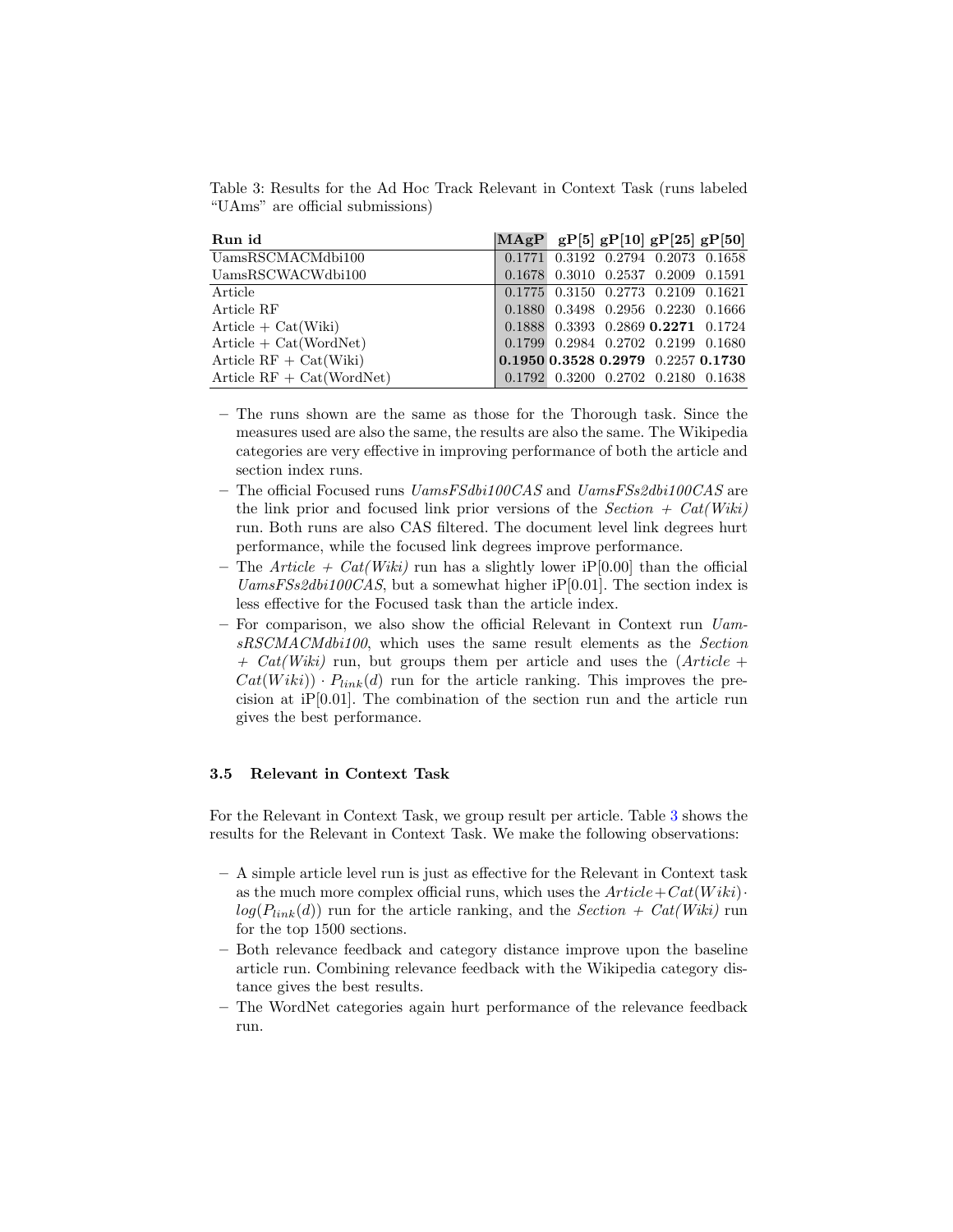<span id="page-7-1"></span>Table 4: Results for the Ad Hoc Track Best in Context Task (runs labeled "UAms" are official submissions)

| Run id                      | $MAgP$ gP[5] gP[10] gP[25] gP[50]            |  |                                              |  |
|-----------------------------|----------------------------------------------|--|----------------------------------------------|--|
| UamsBAfbCMdbi100            |                                              |  | 0.1543 0.2604 0.2298 0.1676 0.1478           |  |
| UamsBSfbCMs2dbi100CASart1   |                                              |  | 0.1175 0.2193 0.1838 0.1492 0.1278           |  |
| UamsTAdbi100                |                                              |  | 0.1601 0.2946 0.2374 0.1817 0.1444           |  |
| Article                     |                                              |  | $0.1620$ $0.2853$ $0.2550$ $0.1913$ $0.1515$ |  |
| Article RF                  |                                              |  | $0.1685$ 0.3203 0.2645 0.2004 0.1506         |  |
| $Article + Cat(Wiki)$       |                                              |  | $0.1740$ $0.2994$ $0.2537$ $0.2069$ $0.1601$ |  |
| $Article + Cat(WordNet)$    |                                              |  | $0.1670$ $0.2713$ $0.2438$ $0.2020$ $0.1592$ |  |
| Article $RF + Cat(Wiki)$    | $0.1753$ $0.3091$ $0.2625$ $0.2001$ $0.1564$ |  |                                              |  |
| Article $RF + Cat(WordNet)$ |                                              |  | 0.1646 0.2857 0.2506 0.1995 0.1542           |  |

#### 3.6 Best in Context Task

The aim of the Best in Context task is to return a single result per article, which gives best access to the relevant elements. Table [4](#page-7-1) shows the results for the Best in Context Task. We make the following observations:

– Same patterns. Relevance feedback helps, so do Wikipedia and WordNet categories. Wikipedia categories are more effective than relevance feedback, WordNet categories are less effective. Wikipedia categories combined with relevance feedback gives further improvements, WordNet combined with feedback gives worse performance than feedback alone. Links hurt performance. Finally, the section index is much less effective than the article index.

## <span id="page-7-0"></span>4 Book Track

In the INEX 2009 Book Track we participated in the Book Retrieval and Focused Book Search tasks. Continuing our efforts of last year, we aim to find the appropriate level of granularity for Focused Book Search. The BookML markup has XML elements on the page level. In the assessments of last year, relevant passages often cover multiple pages [\[8\]](#page-12-8). With larger relevant passages, query terms might be spread over multiple pages, making it hard for a page level retrieval model to assess the relevance of individual pages.

Can we better locate relevant passages by considering larger book parts as retrievable units? One simple option is to divide the whole book in sequences of n pages. Another approach would be to use the logical structure of a book to determine the retrievable units. The INEX Book corpus has no explicit XML elements for the various logical units of the books, so as a first approach we divide each book in sequences of pages.

Book index : each whole book is indexed as a retrievable unit.

Page index : each individual page is indexed as a retrievable unit.

5-Page index : each sequence of 5 pages is indexed as a retrievable unit. That is, pages 1-5, 6-10, etc., are treated as text units.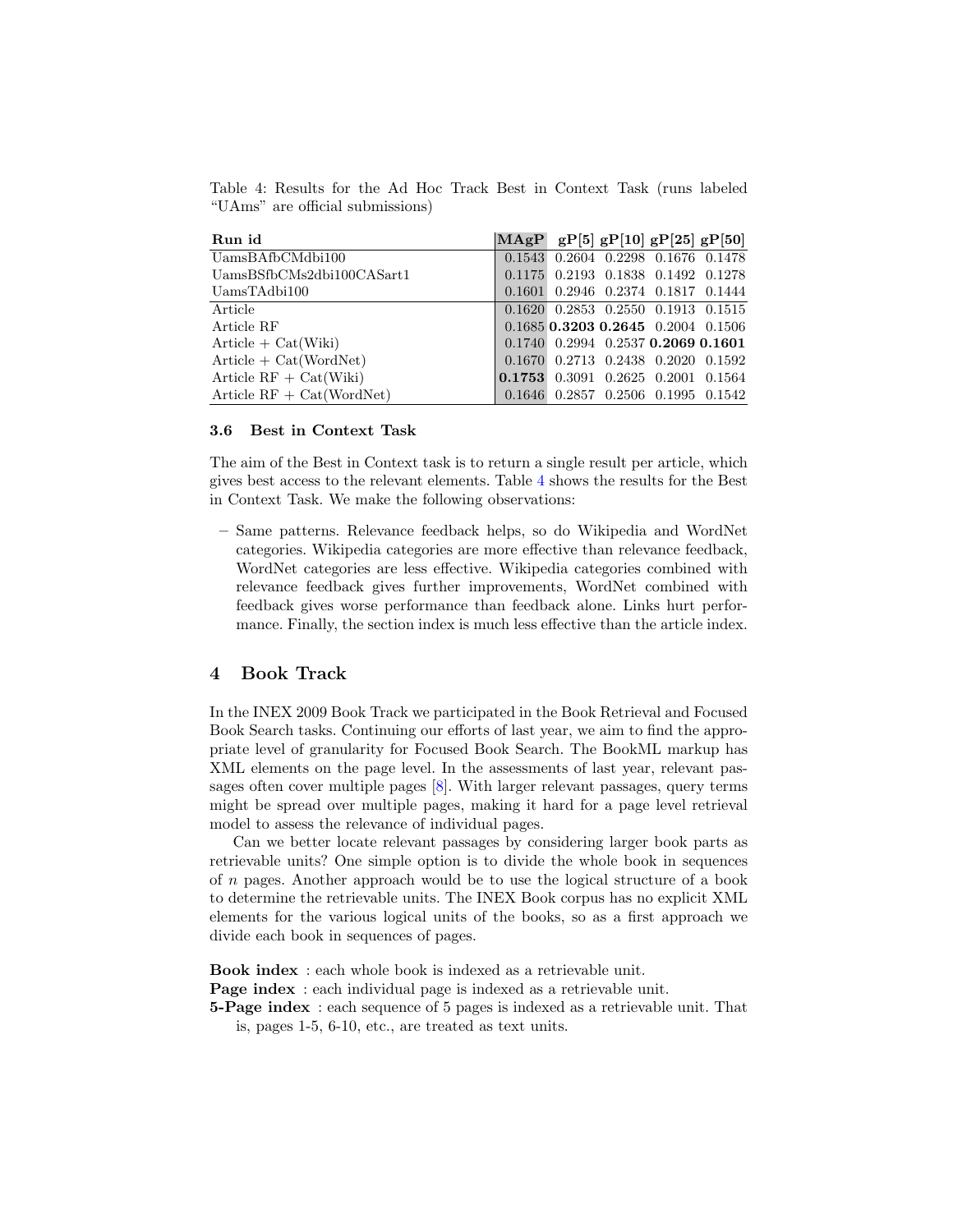We submitted six runs in total: two for the Book Retrieval (BR) task and four for the Focused Book Search (FBS) task. The 2009 topics consist an overall topic statement and one or multiple sub-topics. In total, there are 16 topics and 37 sub-topics. The BR runs are based on the 16 overall topics. The FBS runs are based on the 37 sub-topics.

Book : a standard Book index run. Up to 1000 results are returned per topic.

**Book RF**: a Book index run with Relevance Feedback  $(RF)$ . The initial queries are expanded with 50 terms from the top 10 results.

Page : a standard Page index run.

Page RF : a Page index run with Relevance Feedback (RF). The initial queries are expanded with 50 terms from the top 10 results.

5-page : a standard 5-Page index run.

5-Page RF : a 5-Page index run with Relevance Feedback (RF). The initial queries are expanded with 50 terms from the top 10 results.

At the time of writing, no relevance assessments have been made. Therefore we cannot yet provide any evaluation results.

## <span id="page-8-0"></span>5 Entity Ranking

In this section, we describe our approach to the Entity Ranking Track. Our goals for participation in the entity ranking track are to refine last year's entity ranking method, which proved to be quite effective, and to explore the opportunities of the new Wikipedia collection. The most effective part of our entity ranking approach last year was combining the documents score with a category score, where the category score represents the distance between the document categories and the target categories. We do not use any link information, since last year this only lead to minor improvements [\[6\]](#page-12-9).

## 5.1 Category information

For each target category we estimate the distances to the categories assigned to the answer entity. The distance between two categories is estimated according to the category titles. Last year we also experimented with a binary distance, and a distance between category contents, but we found the distance estimated using category titles the most efficient and at the same time effective method.

To estimate title distance, we need to calculate the probability of a term occurring in a category title. To avoid a division by zero, we smooth the probabilities of a term occurring in a category title with the background collection:

$$
P(t_1, ..., t_n | C) = \sum_{i=1}^{n} \lambda P(t_i | C) + (1 - \lambda) P(t_i | D)
$$

where  $C$  is the category title and  $D$  is the entire wikipedia document collection, which is used to estimate background probabilities. We estimate  $P(t|C)$  with a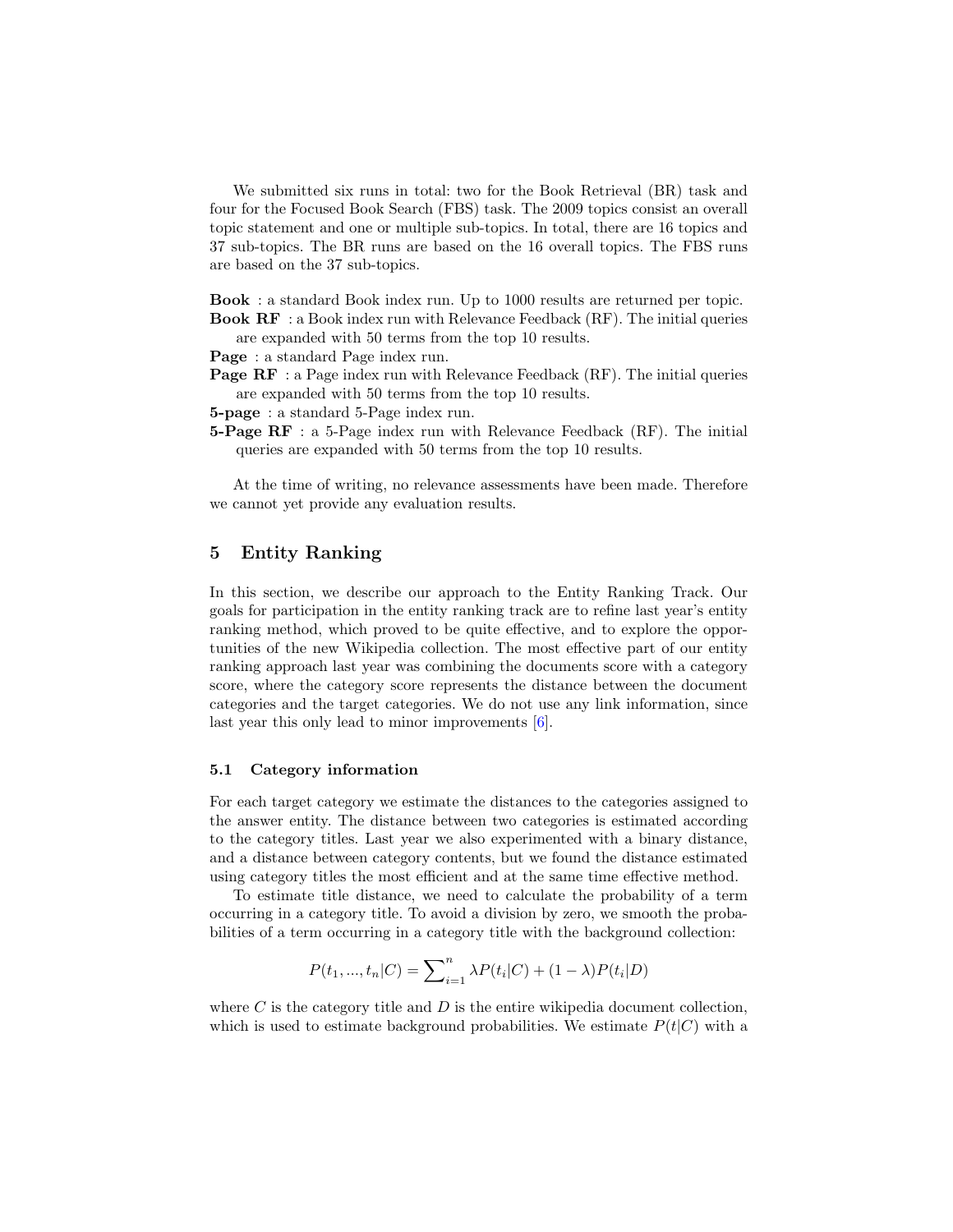parsimonious model [\[2\]](#page-11-4) that uses an iterative EM algorithm as follows:

E-step:  
\n
$$
e_t = tf_{t,C} \cdot \frac{\alpha P(t|C)}{\alpha P(t|C) + (1-\alpha)P(t|D)}
$$
\n
$$
P(t|C) = \frac{e_t}{\sum_t e_t}, \text{i.e. normalize the model}
$$

The initial probability  $P(t|C)$  is estimated using maximum likelihood estimation. We use KL-divergence to calculate distances, and calculate a category score that is high when the distance is small as follows:

$$
S_{cat}(C_d|C_t) = -D_{KL}(C_d|C_t) = -\sum_{t \in D} \left( P(t|C_t) * \log \left( \frac{P(t|C_t)}{P(t|C_d)} \right) \right)
$$

where  $d$  is a document, i.e. an answer entity,  $C_t$  is a target category and  $C_d$  a category assigned to a document. The score for an answer entity in relation to a target category  $S(d|C_t)$  is the highest score, or shortest distance from any of the document categories to the target category.

For each target category we take only the shortest distance from any answer entity category to a target category. So if one of the categories of the document is exactly the target category, the distance and also the category score for that target category is 0, no matter what other categories are assigned to the document. Finally, the score for an answer entity in relation to a query topic  $S(d|QT)$ is the sum of the scores of all target categories:

$$
S_{cat}(d|QT) = \sum\nolimits_{C_t \in QT} \mathop{\arg\!\max}_{C_d \in d} S(C_d|C_t)
$$

A new feature in the new Wikipedia collection is the assignment of YAGO/- WordNet categories to documents as described in Section [2.2.](#page-1-1) These WordNet categories have some interesting properties for entity ranking. The WordNet categories are designed to be conceptual, and by exploiting list information, pages should be more consistently annotated. In our official runs we have made several combinations of Wikipedia and WordNet categories.

#### 5.2 Pseudo-Relevant Target Categories

Last year we found a discrepancy between the target categories assigned manually to the topics, and the categories assigned to the answer entities. The target categories are often more general, and can be found higher in the Wikipedia category hierarchy. For example, topic 102 with title 'Existential films and novels' has as target categories 'films' and 'novels,' but none of the example entities belong directly to one of these categories. Instead, they belong to lower level categories such as '1938 novels,' 'Philosophical novels,' 'Novels by Jean-Paul Sartre' and 'Existentialist works' for the example entity 'Nausea (Book).' In this case the estimated category distance to the target category 'novels' will be small, because the term 'novels' occurs in the document category titles, but this is not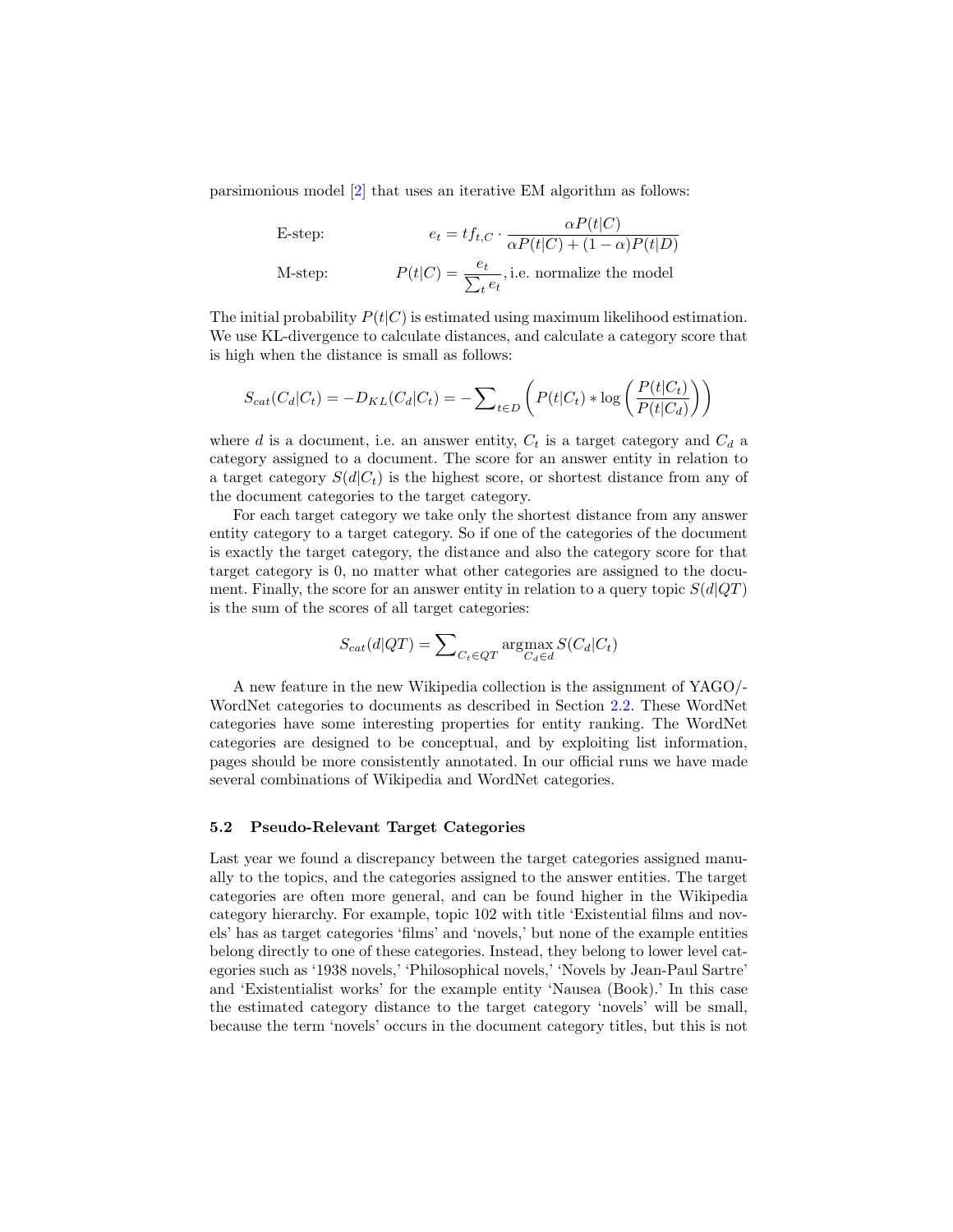<span id="page-10-0"></span>

|  |  | Table 5: Target Categories |
|--|--|----------------------------|
|--|--|----------------------------|

|                           | olympic                 | classes Neil Gaiman novels               | chess world champi-   |
|---------------------------|-------------------------|------------------------------------------|-----------------------|
|                           | dinghy sailing          |                                          | ons                   |
| Assigned                  | dinghies                | novels                                   | chess grandmasters    |
|                           |                         |                                          | world chess champions |
| PR                        | dinghies                | comics by Neil Gaiman chess grandmasters |                       |
|                           | sailing                 | fantasy novels                           | world chess champions |
| <b>Wikipedia</b> dinghies |                         | fantasy novels                           | chess grandmasters    |
|                           | sailing at the olympics | novels by Neil Gaiman                    | chess writers         |
|                           | boat types              |                                          | living people         |
|                           |                         |                                          | world chess champion  |
|                           |                         |                                          | russian writers       |
|                           |                         |                                          | russian chess players |
|                           |                         |                                          | russian chess writers |
|                           |                         |                                          | $1975$ births         |
|                           |                         |                                          | soviet chess players  |
|                           |                         |                                          | people from Saint Pe- |
|                           |                         |                                          | tersburg              |
| Wordnet                   | specification           | writing                                  | entity                |
|                           | types                   | literary composition                     | player                |
|                           |                         | novel                                    | champion              |
|                           |                         | written communication                    | grandmaster           |
|                           |                         | fiction                                  | writer                |
|                           |                         |                                          | chess player          |
|                           |                         |                                          | person                |
|                           |                         |                                          | soviet writers        |

always the case. In addition to the manually assigned target categories, we have therefore created a set of pseudo-relevant target categories. From our baseline run we take the top  $n$  results, and assign  $k$  pseudo-relevant target categories if they occur at least 2 times as a document category in the top  $n$  results. Since we had no training data available we did a manual inspection of the results to determine the parameter settings, which are  $n = 20$  and  $k = 2$  in our official runs. For the entity ranking task we submitted different combinations of the baseline document score, the category score based on the assigned target categories, and the category score based on the pseudo-relevant target categories. For the list completion task, we follow a similar procedure to assign target categories, but instead of using pseudo-relevant results, we use the categories of the example entities. All categories that occur at least twice in the example entities are assigned as target categories.

## 5.3 Results

Since the runs are not officially evaluated yet, in this section we will only look at the categories assigned by the different methods. In Table [5](#page-10-0) we show a few example topics together with the categories as assigned ("Assigned") by each method. As expected the pseudo-relevant target categories ("PR") are more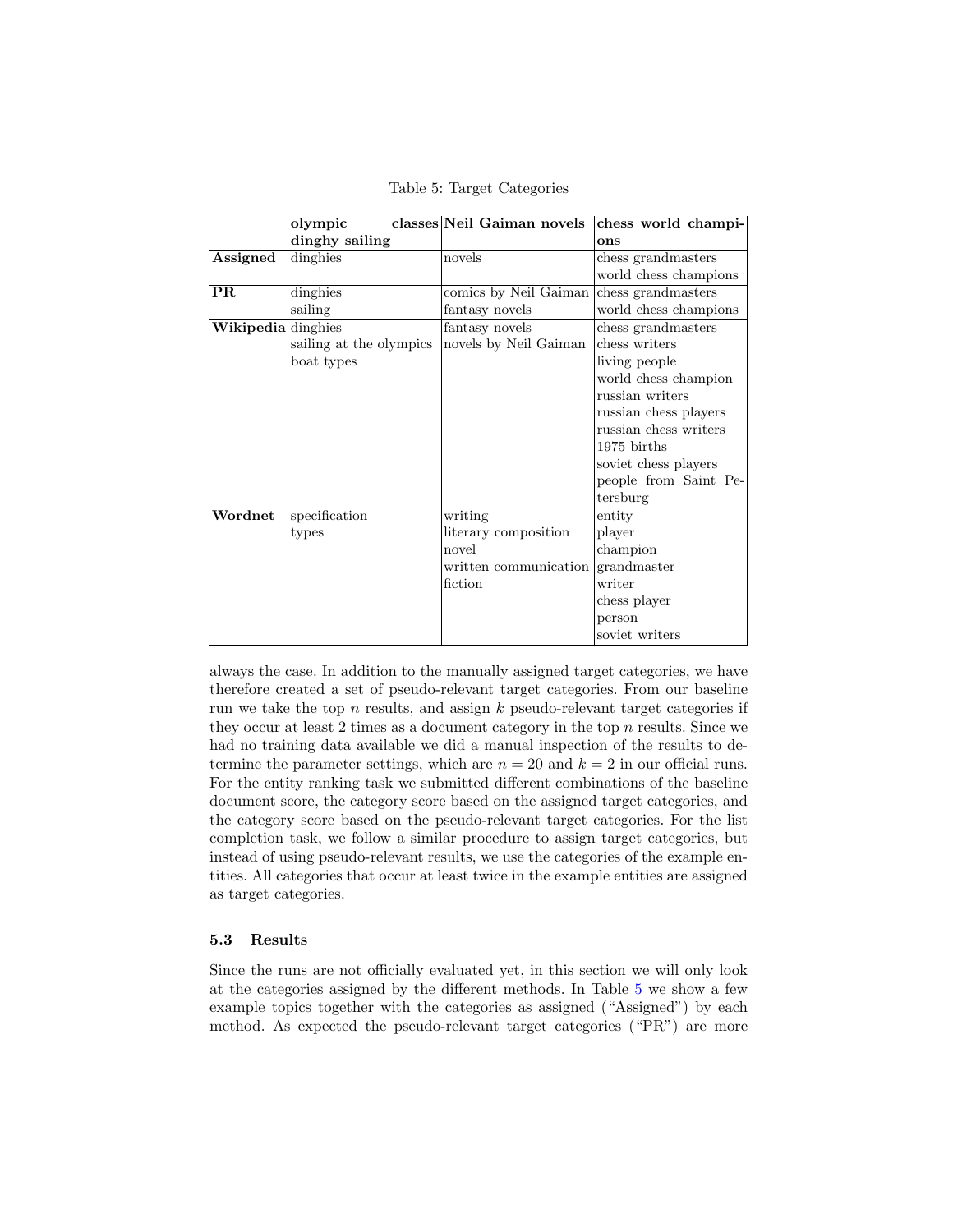specific than the manually assigned target categories. The number of common Wikipedia categories in the example entities ("Wikipedia") can in fact be quite long. More categories is in itself not a problem, but also non relevant categories such as '1975 births' and 'russian writers' and very general categories such as 'living people' are added as target categories. Finally, the WordNet categories ("WordNet") contain less detail than the Wikipedia categories. Some general concepts such as 'entity' are included. With these kind of categories, a higher recall but smaller precision is expected.

## <span id="page-11-0"></span>6 Conclusion

In this paper we discussed our participation in the INEX 2009 Ad Hoc, Book, and the Entity Ranking Tracks. For the Ad Hoc Track we can conclude focused link evidence outperforms local link evidence on the article level for the Focused Task. Focused link evidence leads to high early precision. Using category information in the form of Wikipedia categories turns out to be very effective, and more valuable than WordNet category information. Since there are no results yet for the Entity Ranking Track and the Book Track, we cannot draw any conclusions about them here.

Acknowledgments Jaap Kamps was supported by the Netherlands Organization for Scientific Research (NWO, grants  $\#$  612.066.513, 639.072.601, and 640.001. 501). Rianne Kaptein was supported by NWO under grant # 612.066.513 Marijn Koolen was supported by NWO under grant  $# 640.001.501$ .

# Bibliography

- <span id="page-11-1"></span>[1] K. N. Fachry, J. Kamps, M. Koolen, and J. Zhang. Using and detecting links in Wikipedia. In Focused access to XML documents: 6th International Workshop of the Initiative for the Evaluation of XML Retrieval (INEX  $2007$ , volume 4862 of *LNCS*, pages 388–403. Springer Verlag, Heidelberg, 2008.
- <span id="page-11-4"></span>[2] D. Hiemstra, S. Robertson, and H. Zaragoza. Parsimonious language models for information retrieval. In Proceedings of the 27th Annual International ACM SIGIR Conference on Research and Development in Information Retrieval, pages 178–185. ACM Press, New York NY, 2004.
- <span id="page-11-2"></span>[3] J. Kamps and M. Koolen. The impact of document level ranking on focused retrieval. In Advances in Focused Retrieval: 7th International Workshop of the Initiative for the Evaluation of XML Retrieval (INEX 2008), volume 5631 of LNCS. Springer Verlag, Berlin, Heidelberg, 2009.
- <span id="page-11-3"></span>[4] J. Kamps and M. Koolen. Is wikipedia link structure different? In Proceedings of the Second ACM International Conference on Web Search and Data Mining (WSDM 2009). ACM Press, New York NY, USA, 2009.